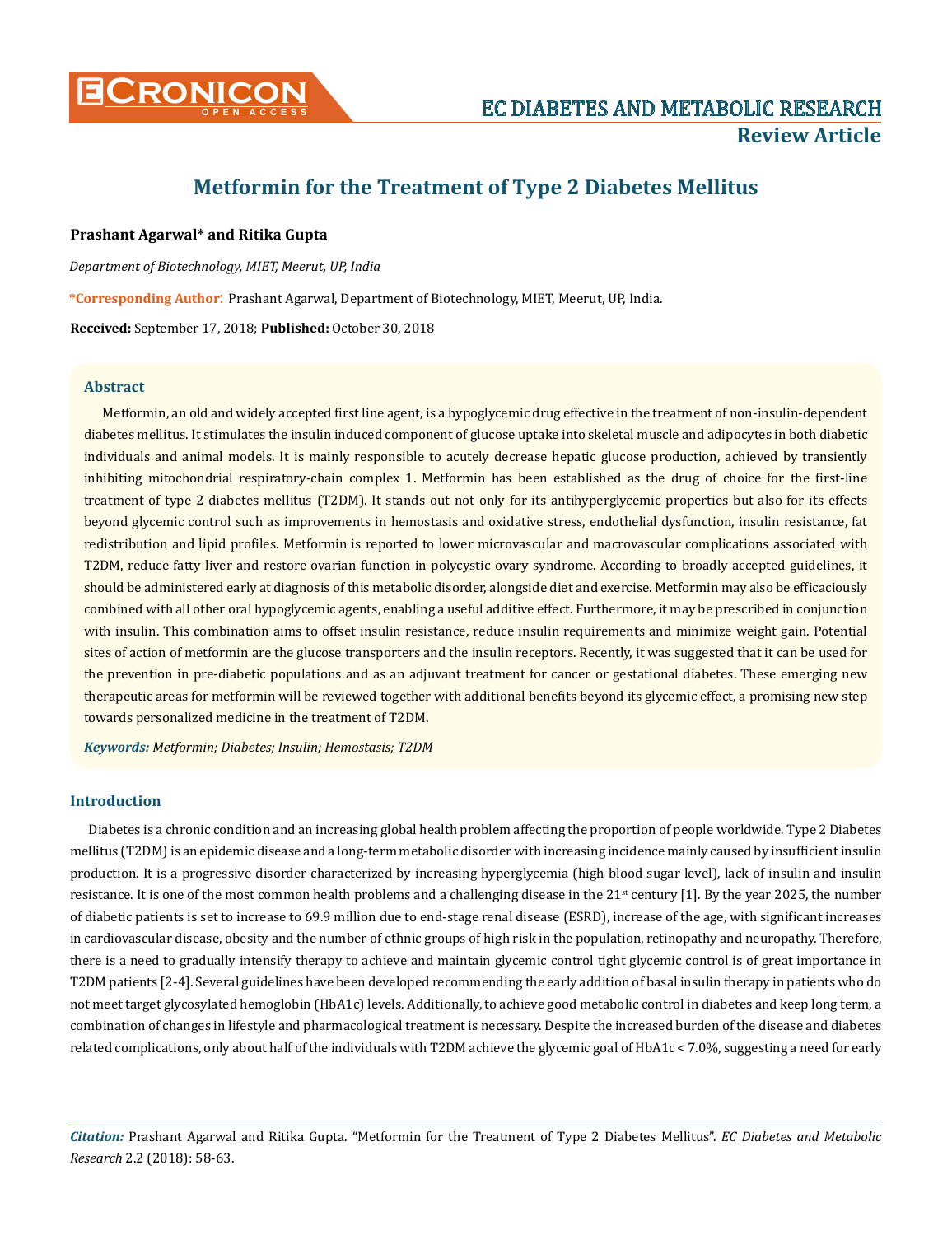and aggressive glycemic control to prevent macro- and micro-vascular complications. Physicians should be familiar with the different types of existing antidiabetic drugs and select the most effective, safe and better tolerated by patients. The pharmacological treatment of T2DM include the following eight classes of approved oral anti-diabetic drugs:

- **Biguanides**
- **Thiazolidinediones**
- **Glinides**
- • Sulfonylureas
- Amylin mimetics
- Glucagon-like peptide 1 mimetics and dipeptidyl, alpha-glucosidase inhibitors
- Peptidase 4 inhibitors

Early combination therapy was useful in terms of robust glycemic control due to the complementary mechanism of action of the drugs that target multiple pathophysiological defects of diabetes, and further reduce the clinical inertia associated with stepwise treatment intensification [5,6].



*Figure 1: Type 2 Diabetes. Source: http://danii.org.au/type-2-diabetes/.*

#### **Metformin**

Metformin is considered as gold standard anti-diabetic drug and is the first choice of treatment for most of the diabetic patients. It is a safer drug marketed as glucophage which is currently approved as a member of the class of drugs (biguanides) with multiple physiological and molecular effects associated with minimal toxicity.

It is prescribed as first line monotherapy and is globally accepted that its maximum effect is exhibited at 2,000 mg/day, although earlier studies indicate that some individual patients may respond better to higher doses and is widely available in standard and extendedrelease formulations. Over the past few decades, metformin has become a mainstay of type 2 diabetes management and has a remarkable

*Citation:* Prashant Agarwal and Ritika Gupta. "Metformin for the Treatment of Type 2 Diabetes Mellitus". *EC Diabetes and Metabolic Research* 2.2 (2018): 58-63.

59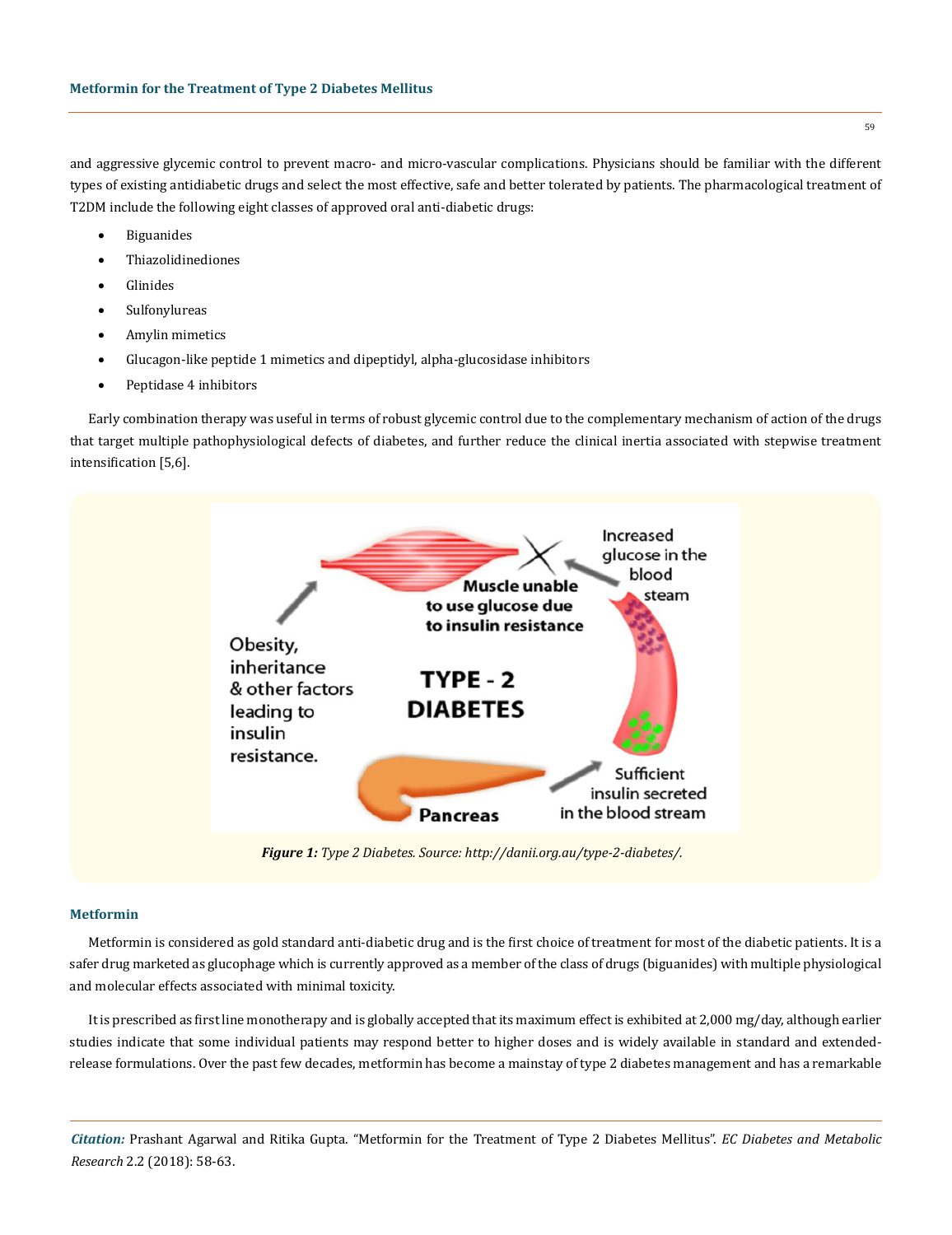therapeutic index for diabetes to treat hyperglycemia worldwide. Depending on the characteristics of each patient, other alternative or second-line treatment options should be individualized. Several different mechanisms mainly via non-pancreatic pathways are included in the reduction of serum glucose level by metformin without increasing insulin secretion. This agent is also known as insulin sensitizer as it increases the effects of insulin.



Use of metformin is effective in lowering HbA1c by 1% to 2% when used as monotherapy or in combination with other anti-diabetic drugs. It is regarded as the best initial choice, when compared to other oral antidiabetic agents resulting in a decrease in HA1c better or equipotent to sulfonylureas but without a risk of weight gain and hypoglycemia. In 2012, the position statement of the European Association for the Study of Diabetes (EASD), American Association of Clinical Endocrinologists and American Diabetes Association (ADA) recommends metformin as the foundation treatment for T2DM along with diet and exercise. Combinatorial therapy with one or two other anti-diabetic drugs along with metformin is prescribed for effective glycemic control, when metformin monotherapy fails to achieve the recommended standards of care like uncontrolled hyperglycemia.

### **Mechanism of action**

The main mechanisms include anorexiogenesis, reduction of intestinal carbohydrate absorption, inhibition of hepatic gluconeogenesis, as well as increased glucose uptake by peripheral tissues. Metformin activates AMP-activated protein kinase (AMPK) by inhibiting mitochondrial complex 1 thereby, reducing the power supply and further, suppressing ATP production and consequently increasing NADH oxidation. It increases hepatic sensitivity to insulin by lowering the glucose level and decreases hepatic extraction of gluconeogenic substrates (lactate), thereby decreasing gluconeogenesis. Moreover, glucose uptake in the skeletal muscle is increased, whereas glycogenolysis is reduced. AMPK can be represented as a target, capable of mediating the beneficial metabolic effects of metformin. It is a multi-subunit enzyme that is recognized as a major regulator of lipid biosynthetic mechanisms due to its role in the phosphorylation and subsequent inactivation of essential enzymes such as acetyl-CoA carboxylase. Several pharmacological and genetic studies demonstrate that AMPK is required for maintaining glucose homeostasis. Recent research suggests that it has a wider role in metabolic regulation including expression of specific gluconeogenic genes (such as G6Pase) and glucose-stimulated genes linked to hepatic lipogenesis including fatty acid synthase, muscle glucose uptake, Spot-14, fatty acid oxidation and pyruvate kinase [1]. Chronic activation of AMPK mimics the effects of extensive exercise training as AMPK activation is responsible for inducing the expression of muscle hexokinase and glucose transporters. Therefore, in future it can be considered as an ideal therapeutic target for T2DM. Metformin may hold promise in treating or preventing a whole host of conditions in patients with and without type 2 diabetes. Studies have shown that metformin may be cardioprotective in patients with diabetes, have protective properties against diabetic complications, especially by reducing the diabetes-

*Citation:* Prashant Agarwal and Ritika Gupta. "Metformin for the Treatment of Type 2 Diabetes Mellitus". *EC Diabetes and Metabolic Research* 2.2 (2018): 58-63.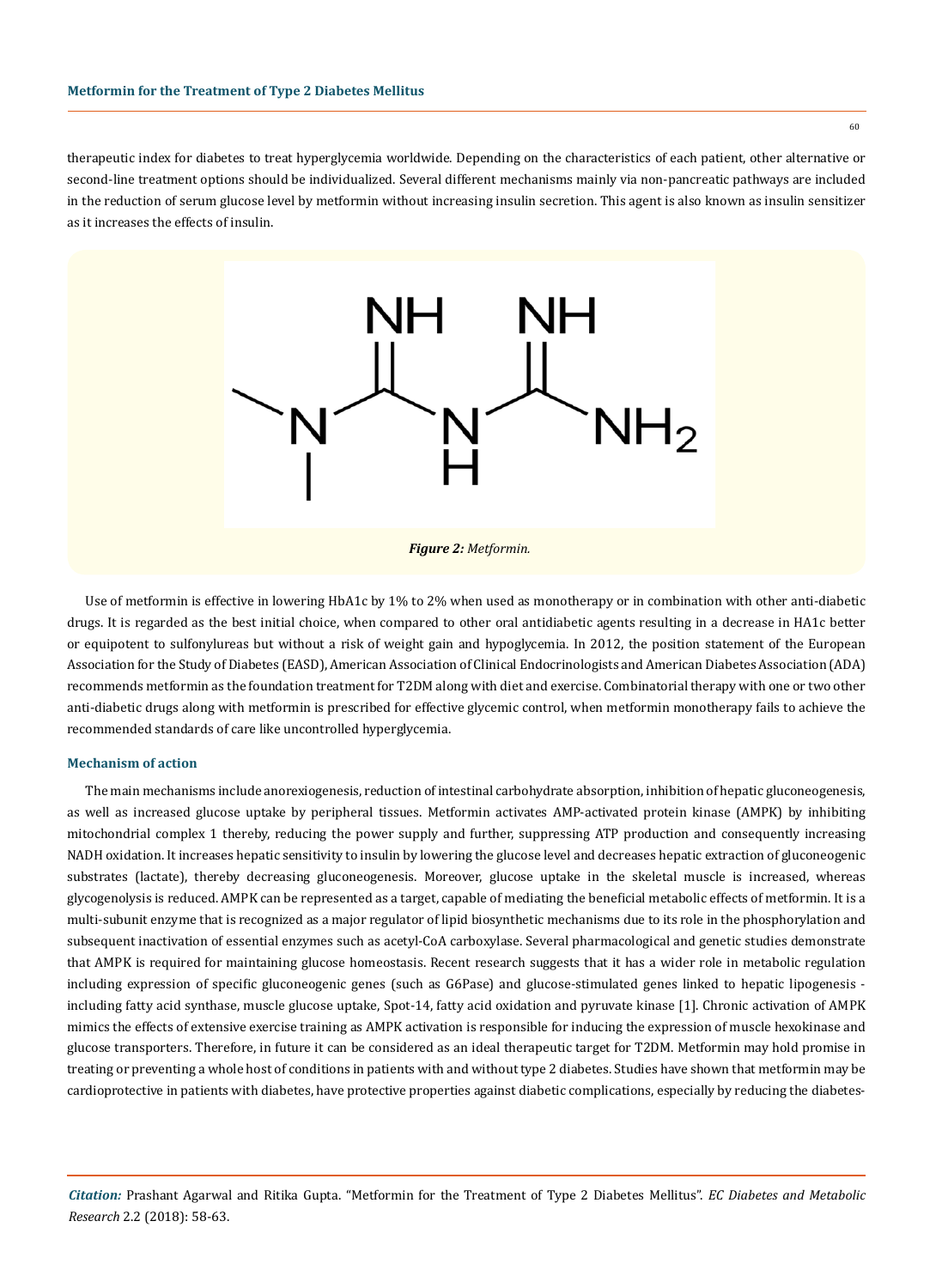related death rate, provide breast and prostate cancer benefits, may help to increase pregnancy rate in polycystic ovary syndrome and can be beneficial in the presence of stable congestive heart failure [2]. The agent also offers neuroprotection that may reduce dementia and stroke risk [7,8].



#### **Literature Survey**

Fonseca., *et al.* 2000 evaluate the efficacy of combination with metformin and rosiglitazone in diabetic patients. They concluded that glycosylated hemoglobin levels, fasting plasma glucose levels, insulin sensitivity, and β-cell function were improved significantly with metformin-rosiglitazone therapy in a dose-dependent manner [9]. Raskin., *et al.* 2003 performed a comparative study to check the efficacy of repaglinide versus nateglinide, when used in a combination with metformin for treatment of T2DM. They concluded that the addition of repaglinide to metformin therapy resulted in reductions of HbA1c and FPG values that were significantly greater than the reductions observed for combination of metformin and nateglinide [10]. Goldstein., *et al.* 2007 assessed the efficacy of initial combination therapy with sitagliptin and metformin in type 2 diabetic patients by conducting a 24-week, randomized, double-blind clinical trial. They suggested that initial combination of sitagliptin and metformin provided substantial and additive glycemic improvement in diabetic patients [11]. Moses (2010) demonstrated combination therapy with repaglinide plus metformin is safe and effective when compared to monotherapy with oral antidiabetic agents in the treatment of T2DM. They indicated that combination of repaglinide and metformin can be used as oral antidiabetic drug (OAD) along with diet and exercise to improve glycemic control in adults with T2DM. This mechanism induces glucose uptake into muscle cells, thus lowers the fasting blood glucose in T2D patients [12]. Park., *et al.* 2014 compared OAD combinations with insulin glargine in patients with uncontrolled T2DM. After 24 weeks of observational study, they demonstrated that the combination therapy of metformin and glimepiride plus glargine insulin in diabetic patients resulted in substantial improvement in glycemic control in comparison to the combination therapy of metformin or sulfonylurea monotherapy plus glargine insulin without any differential increase in the risk of weight gain and hypoglycemia. Further, they suggested that addition of insulin glargine to glimepiride and metformin combination therapy in inadequately controlled T2DM patients was an effective treatment strategy for achieving glycemic control [13]. Quan., *et al.* 2017 explored the effects of various combinations of exenatide, metformin and biphasic insulin as part 30 (BIA30) on T2DM patients [14]. The combination of exenatide and metformin promoted glycemic control, weight loss, β-cell function index, adiponectin

*Citation:* Prashant Agarwal and Ritika Gupta. "Metformin for the Treatment of Type 2 Diabetes Mellitus". *EC Diabetes and Metabolic Research* 2.2 (2018): 58-63.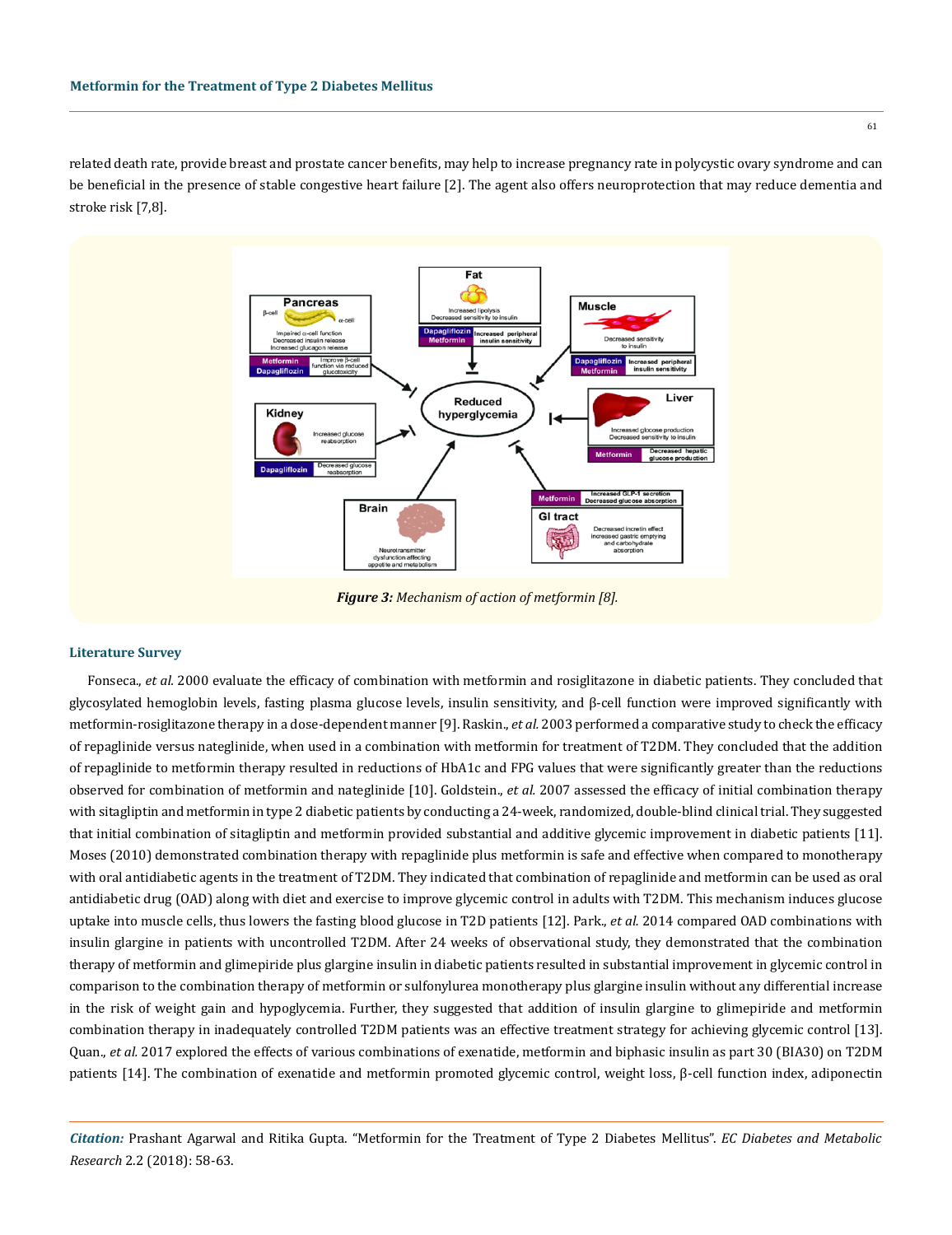62

levels and C peptide. They suggested that combination of exenatide and metformin showed better results than the combination of BIA30 and metformin for the T2DM patients. Shete., *et al.* 2018 assess the effectiveness of the combination with metformin and vildagliptin in type 2 diabetic patients. They conducted a 24-week observational study evaluating type 2 diabetic patients with HbA1c levels more than 7.5%. They demonstrated that combination of vildagliptin and metformin was associated with significant and clinically relevant HbA1c reduction from baseline [15].

## **Conclusion**

Diabetes mellitus is a chronic, progressive disease worldwide. Metformin has been established as the drug of choice for the first-line treatment of T2D, and its administration has been strongly suggested at diagnosis of this metabolic disorder, employed as an adjunct with diet and exercise. Thus far, metformin is the only antidiabetic agent which has shown reduced macrovascular outcomes which are likely explained by its effects beyond glycemic control. Individualization of treatment and timely initiation and intensification with combination therapy in these patients could help delay disease progression and long-term complications. In this article, the importance and challenges determining the pharmacogenomic as well as other drivers for inter-individual variation in metformin's responses are summarized. Further, careful study on physiological validation of cell-based metformin and pharmacogenetic studies in humans, mainly focusing on intestinal, hepatic and renal effects should be done to understand the key mechanisms which are active in long-term treatment with metformin in humans.

# **Bibliography**

- 1. [Amira Klip and Lawrence A Leiter. "Cellular Mechanism of Action of Metformin".](https://www.ncbi.nlm.nih.gov/pubmed/2162756) *Diabetes Care* 13.6 (1990): 696-704.
- 2. Graham Rena., *et al*[. "The mechanisms of action of metformin".](https://www.ncbi.nlm.nih.gov/pubmed/28776086) *Diabetologia* 60.9 (2017): 1577-1585.
- 3. [Lilian Beatriz Aguayo Rojas and Marilia Brito Gomes. "Metformin: an old but still the best treatment for type 2 diabetes".](https://www.ncbi.nlm.nih.gov/pmc/articles/PMC3607889/) *Diabetology [and Metabolic Syndrome](https://www.ncbi.nlm.nih.gov/pmc/articles/PMC3607889/)* 5 (2013): 6.
- 4. [Stanley S Schwartz and Arie Katz. "Sodium-glucose cotransporter-2 inhibitor combination therapy to optimize glycemic control and](https://www.ncbi.nlm.nih.gov/pubmed/27042132)  [tolerability in patients with type 2 diabetes: focus on dapagliflozin-metformin".](https://www.ncbi.nlm.nih.gov/pubmed/27042132) *Diabetes, Metabolic Syndrome and Obesity: Targets and Therapy* [9 \(2016\): 71-82.](https://www.ncbi.nlm.nih.gov/pubmed/27042132)
- 5. [Diabetes Prevention Program Research Group. "Reduction in the incidence of type 2 diabetes with lifestyle intervention or metformin".](https://www.nejm.org/doi/full/10.1056/NEJMoa012512)  *[New England Journal of Medicine](https://www.nejm.org/doi/full/10.1056/NEJMoa012512)* 346.6 (2002): 393-403.
- 6. [N Papanas and E Maltezos. "Metformin: A Review of Its Use in the Treatment of Type 2 Diabetes".](http://journals.sagepub.com/doi/abs/10.4137/CMT.S1085) *Clinical Medicine Insights: Therapeutics* [1 \(2009\): 1368-1381.](http://journals.sagepub.com/doi/abs/10.4137/CMT.S1085)
- 7. Aaron C Pawlyk., *et al*[. "Metformin Pharmacogenomics: Current Status and Future Directions".](https://www.ncbi.nlm.nih.gov/pubmed/25060887) *Diabetes* 63.8 (2014): 2590-2599.
- 8. ["Beyond diabetes, metformin may prove to be a 'wonder drug'". Endocrine-Today \(2017\).](https://www.healio.com/endocrinology/diabetes/news/print/endocrine-today/%7B3d599445-6a21-46c9-b694-7d91409a503f%7D/beyond-diabetes-metformin-may-prove-to-be-a-wonder-drug)
- 9. Vivian Fonseca., *et al*[. "Effect of Metformin and Rosiglitazone Combination Therapy in Patients With Type 2 Diabetes Mellitus A](https://www.ncbi.nlm.nih.gov/pubmed/10755495)  Randomized Controlled Trial". *[Journal of the American Medical Association](https://www.ncbi.nlm.nih.gov/pubmed/10755495)* 283.13 (2000): 1695-1702.
- 10. Philip Raskin., *et al*[. "Efficacy and Safety of Combination Therapy Repaglinide plus metformin versus nateglinide plus metformin".](https://www.ncbi.nlm.nih.gov/pubmed/12832314)  *Diabetes Care* [26.7 \(2003\): 2063-2068.](https://www.ncbi.nlm.nih.gov/pubmed/12832314)
- 11. Barry J Goldstein., *et al*[. "Effect of Initial Combination Therapy with Sitagliptin, a Dipeptidyl Peptidase-4 Inhibitor, and Metformin on](https://www.ncbi.nlm.nih.gov/pubmed/17485570)  [Glycemic Control in Patients with Type 2 Diabetes".](https://www.ncbi.nlm.nih.gov/pubmed/17485570) *Diabetes Care* 30.8 (2007): 1979-1987.